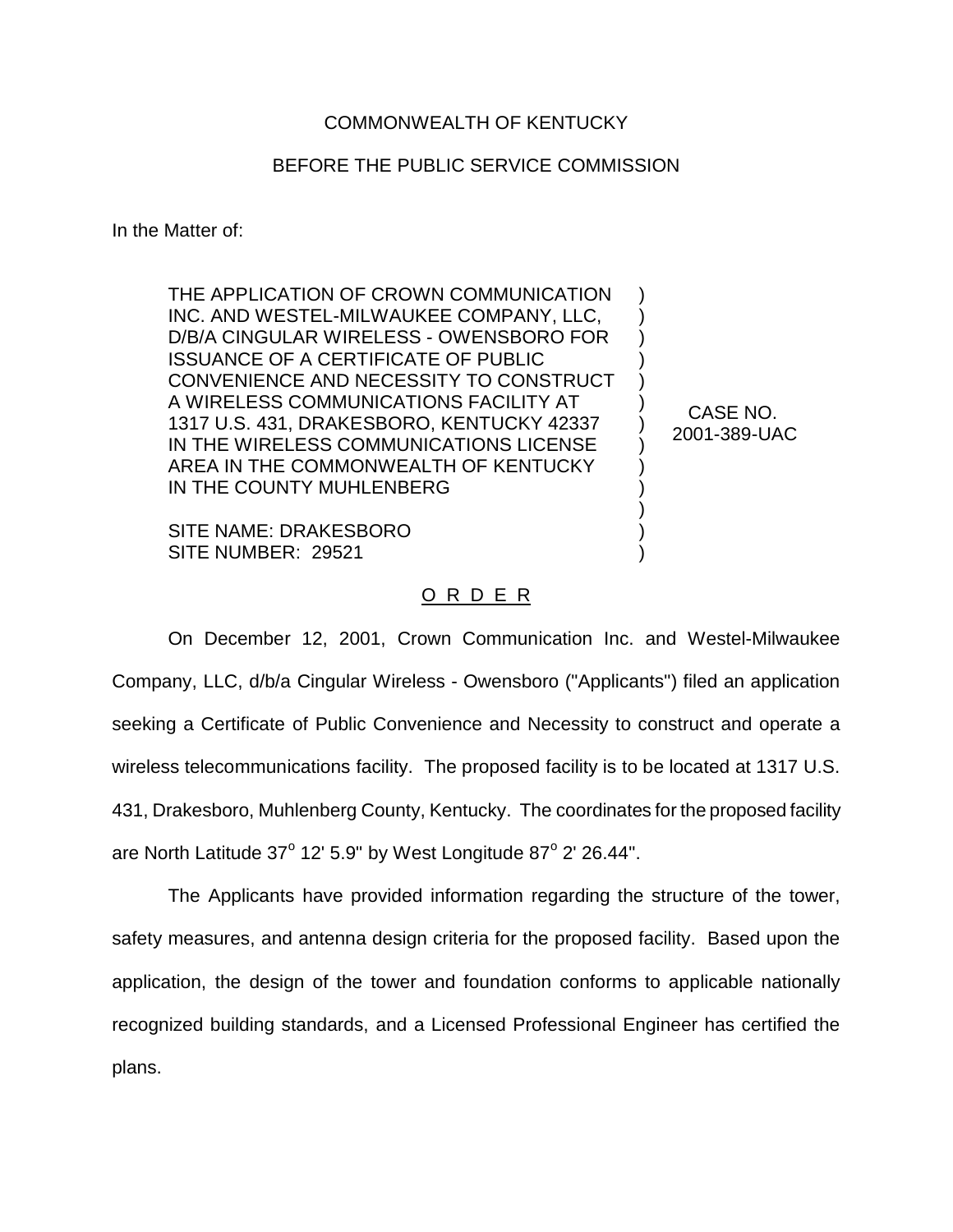Pursuant to 807 KAR 5:063, the Applicants have notified the local planning unit of the proposed construction. The local planning unit with jurisdiction has not registered with the Commission for the right to regulate cell sites, and the local planning unit to date has filed no comments. The Applicants have filed applications with the Federal Aviation Administration ("FAA") and the Kentucky Airport Zoning Commission ("KAZC") seeking approval for the construction and operation of the proposed facility. Both decisions are pending.

The Applicants have filed evidence of the appropriate notices provided pursuant to 807 KAR 5:063. The notices solicited any comments and informed the recipients of their right to request intervention. To date, no public comments have been filed with the Commission.

Pursuant to KRS 278.280, the Commission is required to determine proper practices to be observed when it finds, upon complaint or on its own motion, that the facilities of any utility subject to its jurisdiction are unreasonable, unsafe, improper, or insufficient. To assist the Commission in its efforts to comply with this mandate, the Applicants should notify the Commission if they do not use this antenna tower to provide service in the manner set out in their application and this Order. Upon receipt of such notice, the Commission may, on its own motion, institute proceedings to consider the proper practices, including removal of the unused antenna tower, which should be observed by the Applicants.

The Commission, having considered the evidence of record and being otherwise sufficiently advised, finds that the Applicants have demonstrated that a facility is necessary

-2-